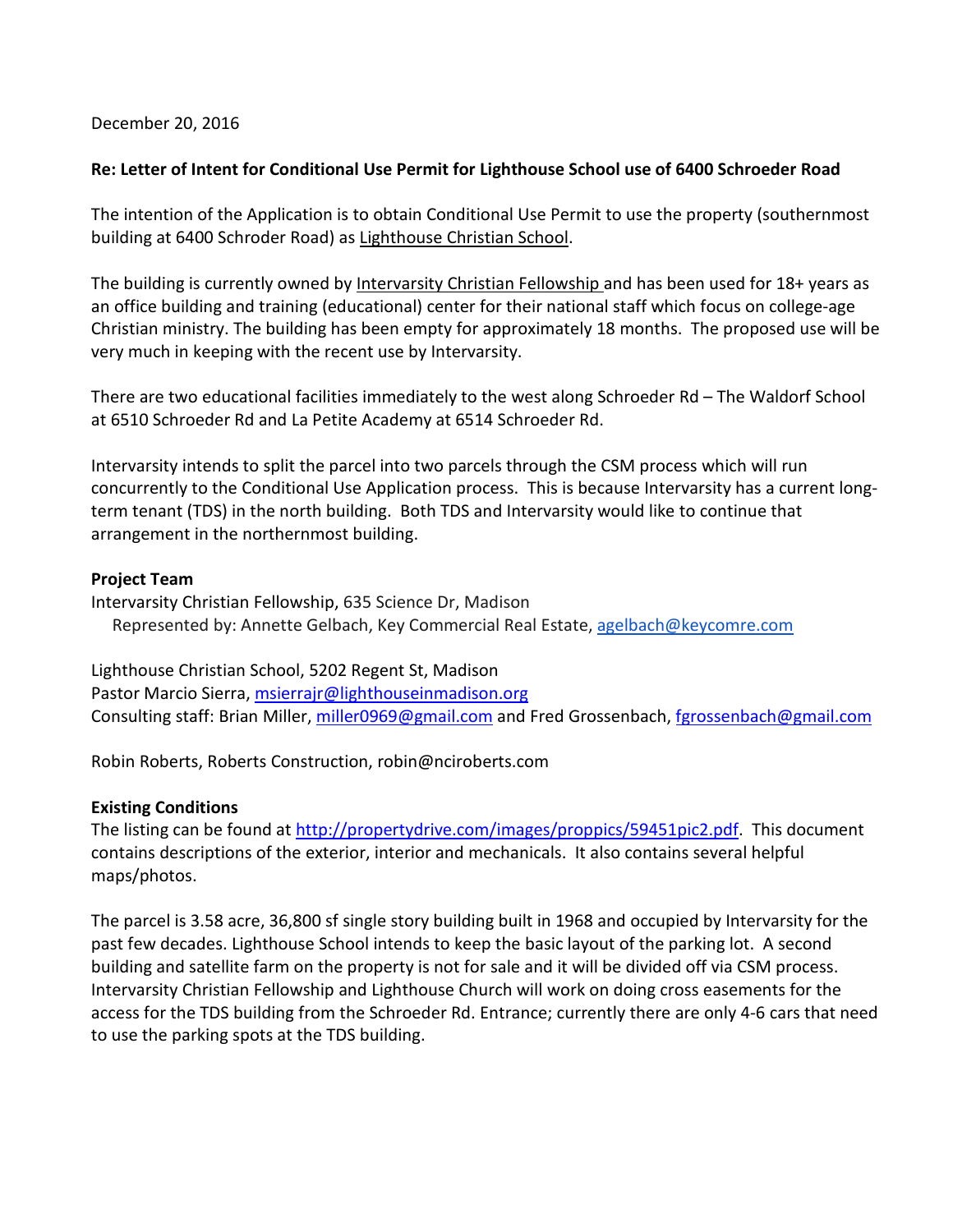Finally, we are aware of the underground sewer, water and storm service that travels from the TDS building under the proposed Lighthouse School to Schroeder Rd. As part of the purchase, Lighthouse will grant maintenance and access easement for this utility.

### **Project Schedule**

| <b>Anticipated Plan Commission Review:</b> | February 6, 2017  |
|--------------------------------------------|-------------------|
| <b>Anticipated Conditional Use Permit:</b> | March 15, 2017    |
| <b>Anticipated Closing:</b>                | March 31, 2017    |
| Renovation:                                | April - July 2017 |
| School year begins:                        | September 1, 2017 |

#### **Proposed Use**

Lighthouse Christian School currently operates at the corner of Whitney Way and Regent on the Westside. There are currently 93 students in grades PreK – 6. Relocation of the school would better serve the low-income minority population of Madison by allowing the school to expands gradually on the following 6-year growth schedule:

2017/18 School year – 150 students

2022/23 School year – 255 students

Maximum growth will be Grades PreK  $-8$ <sup>th</sup>, utilizing 19 classrooms within the building.

#### **Hours of Operation**

Typical school schedule of Monday – Friday 7:30am – 5:30pm, with some evening and weekend community activities.

#### **Auto and Bike Parking Stalls**

Most Lighthouse students are driven via carpool. Based on current trends, we anticipate 2.5-3 students per vehicle. This means that during the drop-off and pickup windows that there will be approximately 50-70 vehicles making the trip into LCS parking lot. Also, because 75% of students participate in beforeand after-school programs, the high-traffic window is spread out across 60 minutes in the morning and across 150 minutes in the afternoon.

The site will maintain approximately 70 parking stalls. We anticipate about 30 of these will be used by staff and parents during the school day. This will be quite a few less than under its previous use with Intervarsity. The lot will also feature a drop-off and pickup area directly outside of the front door. Cars will flow through the parking lot in a counter-clockwise pattern.

Few Lighthouse students use Madison Metro, but for those who do, there is ample rush-hour service along Schroeder Road via Buses #50 and #58. Lighthouse Christian School will provide crossing guard service for those children who need it during morning and dismissal hours. Also – as part of its longterm plan, LCS is considering private school bus service from certain parts of the city to deliver students.

The demographics of Lighthouse School are such that it draws from many neighborhoods/areas of greater Madison and so only a small percentage of children will ride bikes. However, for those who do,